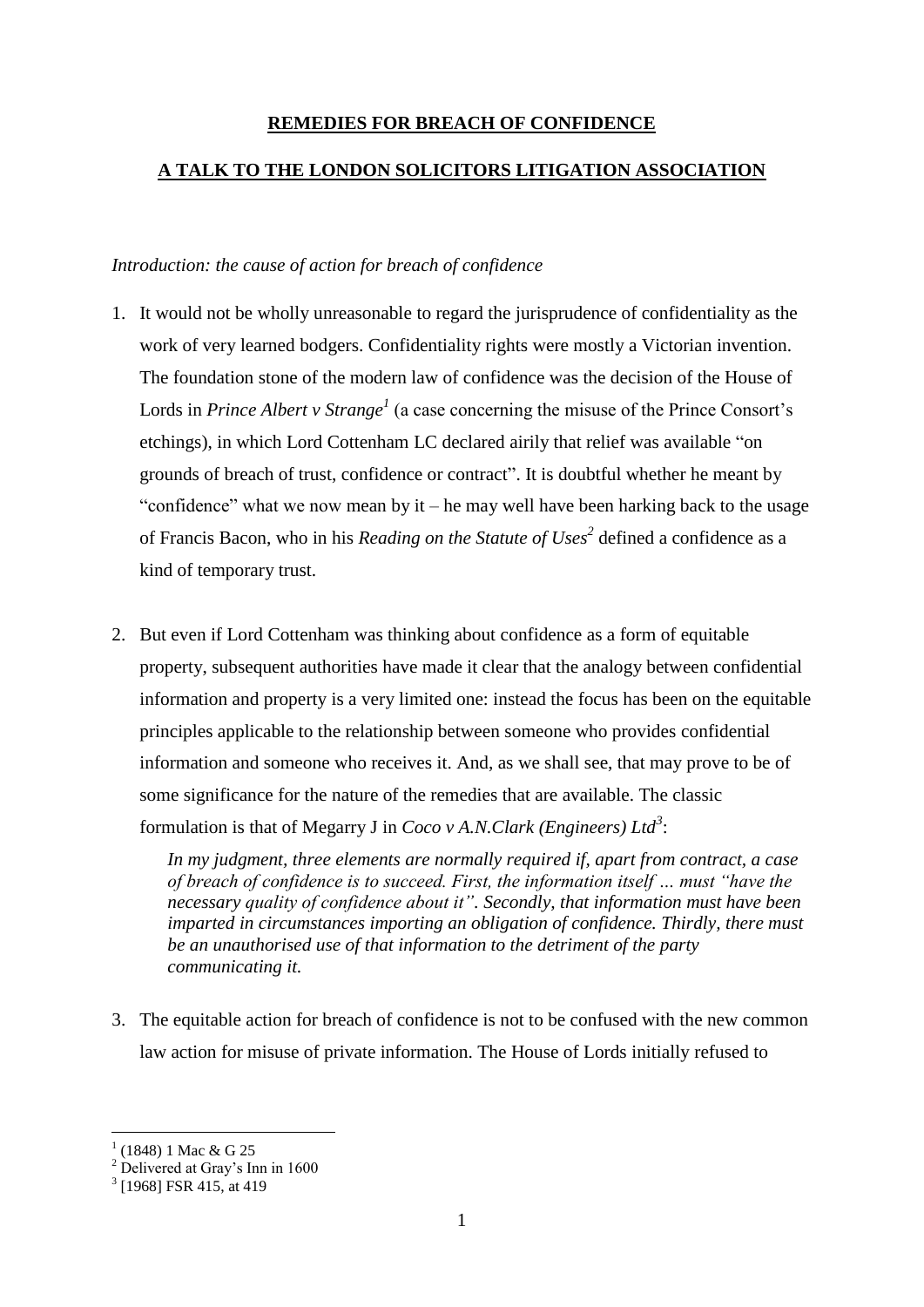recognise any right of privacy at common  $law<sup>4</sup>$ , but yielded to the European Convention on Human Rights in *Campbell v MGN Ltd<sup>5</sup>* , holding that Article 8 (which guarantees rights of personal privacy) is engaged when someone publishing information knows or ought to know that the other person can reasonably expect the information to be kept confidential because of its private nature.

- 4. There then followed some ill-starred attempts to create a single cause of action encompassing both confidentiality and personal privacy, but it is now clear that the two are to be considered separately<sup>6</sup>, and that the newly developed common law tort of misuse of private information has not after all supplanted the old equitable claim for breach of confidence. They defend quite separate interests and values, as demonstrated by the remarkable case of *PJS v News Group Newspapers Ltd<sup>7</sup>* , in which it was held that, regardless of confidentiality or secrecy, the Convention right to respect for private life also embraces the right to prevent unwanted intrusion into one's personal space.
- 5. In commercial litigation, breach of confidence is more often relevant than misuse of private information and it is on the claim for breach of confidence that we focus in this talk.

## *Entitlement to compensation for breach of confidence*

6. Very often, the real problem facing those who seek to enforce confidentiality is the practical inadequacy of the remedies on offer. Before a breach of confidence is committed, a potential claimant is rarely sufficiently well informed to obtain pre-emptive relief. Once the breach of confidence has been committed, then the cat is out of the bag and (*pace* the Privy Council in *B v Auckland District Law Society<sup>8</sup>* ) often strongly resistant to being put back in the bag. Sometimes, to mix one's metaphors, one can obtain springboard relief - in other words, a temporary injunction designed to protect a claimant from the wrongful head-start which the defendant would otherwise enjoy. But in many cases the claimant's only recourse is to look for compensation.

<u>.</u>

<sup>4</sup> *Wainwright v Home Office* [2004] 2 AC 406

 $<sup>5</sup>$  [2004] 2 AC 457</sup>

<sup>6</sup> See *Vidal-Hall v Google Inc* [2016] QB 1003, at [21].

<sup>7</sup> [2016] AC 1081

<sup>8</sup> [2003] 2 AC 736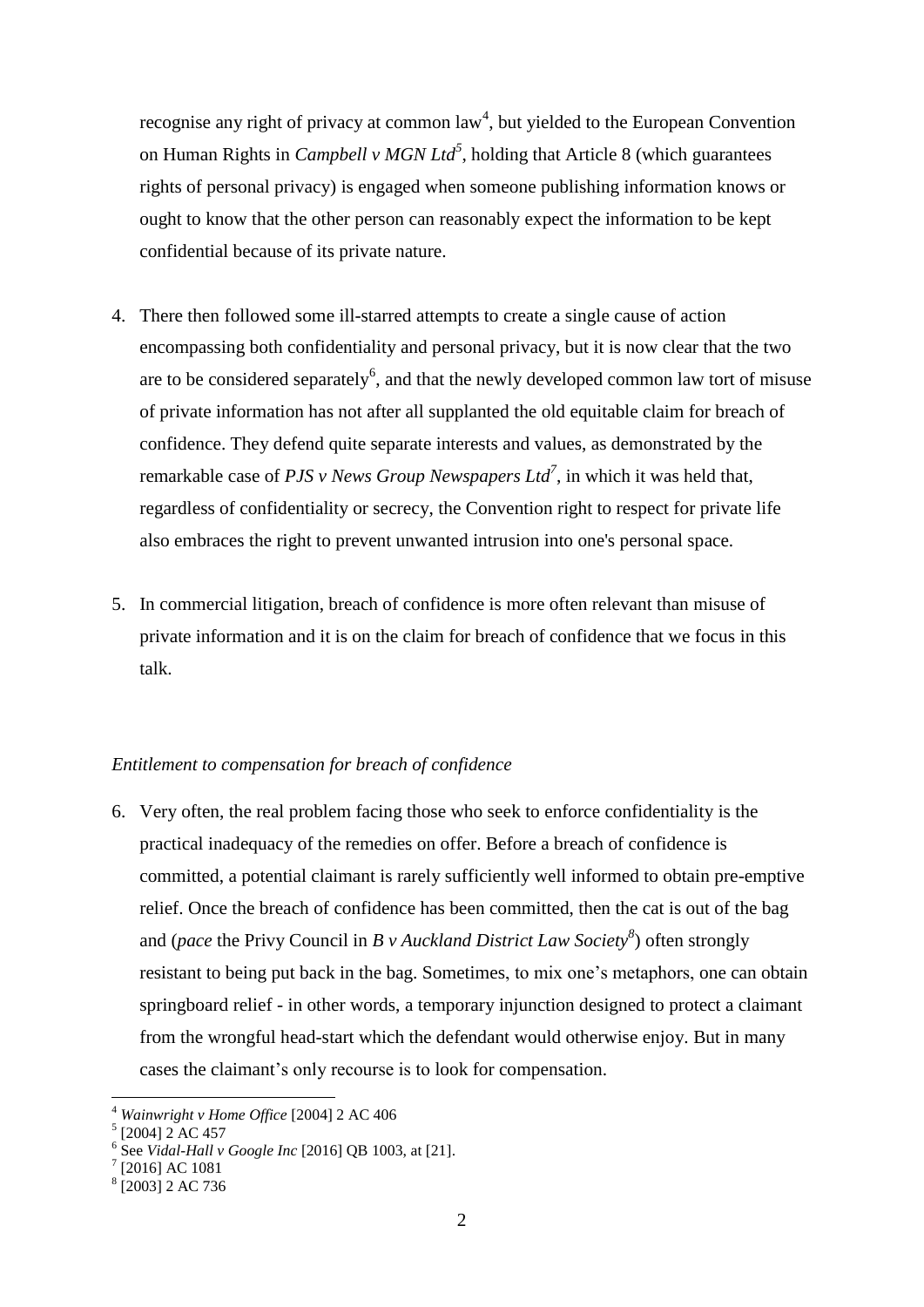- 7. Confidentiality rights may arise under a contract or in equity alone. Even in the latter case, it is now fairly clearly established that equitable compensation is recoverable in the same way that damages are recoverable at common law for tortious wrongdoing<sup>9</sup>. However, practical difficulties often arise. One difficulty is that the adverse causal consequences of a leak of information may be difficult to identify with clarity. Another is that it can be forensically difficult to paint in attractive colours a complaint that an inconvenient truth has got out.
- 8. But these practical difficulties are not the result of any shortage of available remedies in theory. We propose to consider briefly in our allotted 40 minutes two rather controversial possible examples: *Wrotham Park*, or licence fee, damages and constructive trust.

### *Licence fee damages*

9. In *Marathon Asset Management v Seddon<sup>10</sup>* Leggatt J gave detailed consideration to the circumstances in which so-called *Wrotham Park<sup>11</sup>* damages (or "licence fee damages") might be recoverable for breach of confidence – in particular, in circumstances where a claimant is unable to prove that it has suffered financial loss. In the words of the headnote, he held:

*…that where there was no alternative means by which the defendant, acting lawfully, could have obtained such a benefit and it was not reasonable to expect that the claimant would license the defendant's use of its property for a reasonable fee, as on the evidence was the case in the present case, it made no sense to value the benefit by postulating a hypothetical negotiation between a willing seller and a willing buyer; that the appropriate method of valuation in such a case was to assess the amount of profit made by the defendant that was fairly attributable to its wrongful use of the claimant's property; that, however, the extent of the misuse of the confidential information had to be identified before valuing its benefit to the defendant, so that the remedy matched the wrong actually committed by the defendant…*

*Constructive trust*

 9 See eg *Indata Equipment Supplies Ltd v ACL Ltd* [1998] 1 BCLC 412.

 $10$  [2017] ICR 791

<sup>11</sup> *Wrotham Park Estate Co Ltd v Parkside Homes Ltd* [1974] 1 WLR 798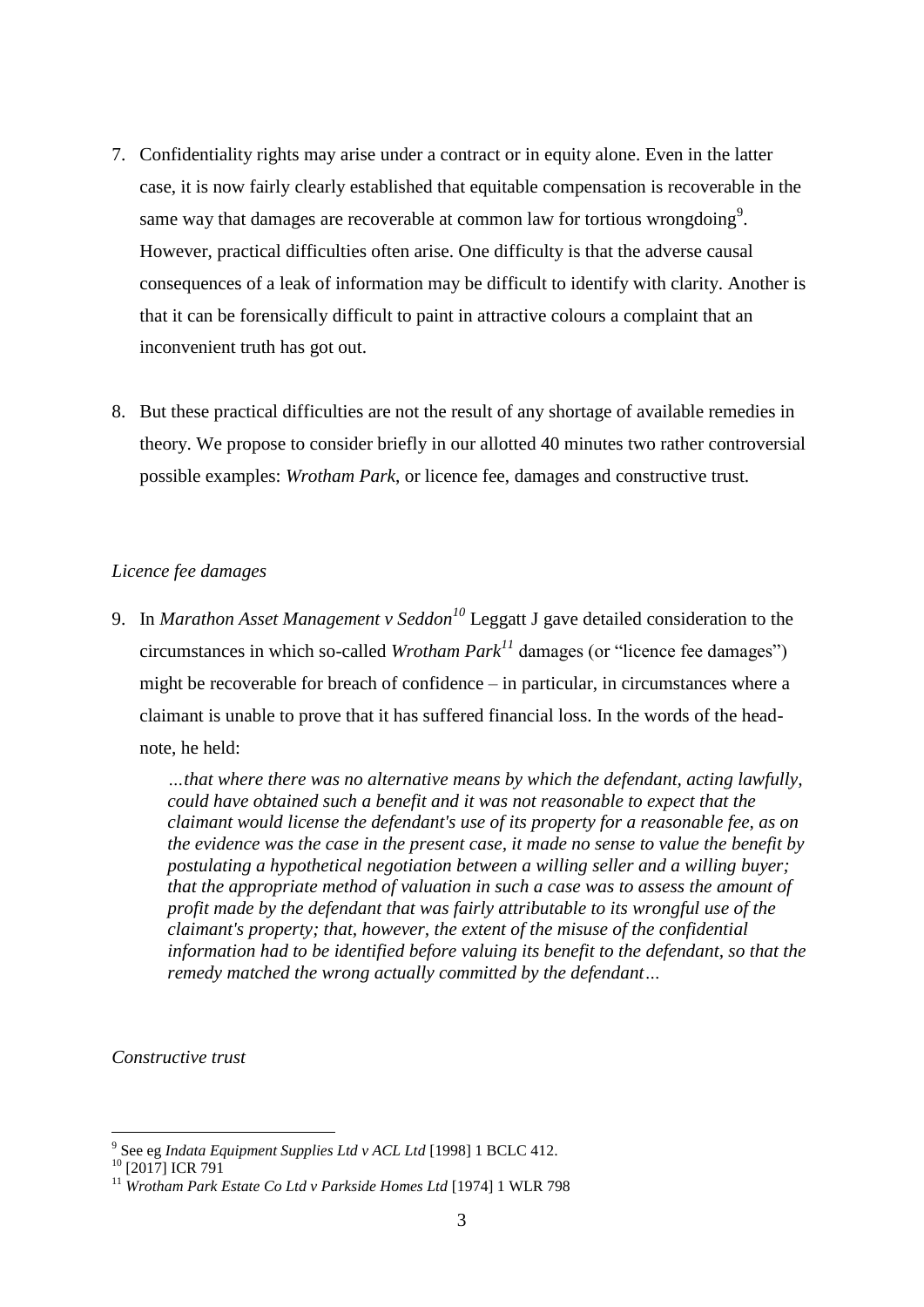- 10. A breach of confidence does not always require the publication of confidential information to third parties. Sometimes it consists in a misuse of confidential information which does not involve its publication.
- 11. Suppose that company X sees a commercial opportunity and discloses information about that on a confidential basis to company Y. Company Y misuses that information by pursuing the commercial opportunity for its own benefit. It is clearly established in those circumstances that Company X can claim either compensation or an equitable account of profits.
- 12. But suppose too that Company Y is insolvent and its creditors are circling. It then becomes an important question whether Company X may have, not only a personal remedy against Company Y, but also a proprietary remedy. In particular, could Company Y be said to hold either acquired assets or profits on constructive trust for Company X, in which case Company X will obtain an advantage over the general body of Company Y's creditors?
- 13. The authorities and academics do not speak with a single voice on this topic and the debate continues. My aim is to conduct a brief survey of the current state of play, looking in particular at the relatively recent decision of the Supreme Court in *FHR European Ventures LLP v Cedar Capital Partners LLC<sup>12</sup>* .
- 14. The starting-point for anyone arguing for the existence of a constructive trust remedy for breach of confidence is the Canadian Supreme Court decision in *LAC Minerals Ltd v International Corona Resources Ltd<sup>13</sup>* . In that case the defendant had acquired mining rights through misuse of information given to it in confidence by the plaintiff, which would otherwise have obtained the mining rights and developed the mine for itself. The trial judge declared that the defendant held the property on trust for the plaintiff, and he ordered it to deliver up the property on being compensated for the value of improvements it had made to the property in developing the mine. That order was upheld by the Canadian Supreme Court.

 $12$  [2015] A.C. 250

<sup>13</sup> [1990] FSR 441. See also *Soulos v Korkontzilas* [1997] 2 SCR 217.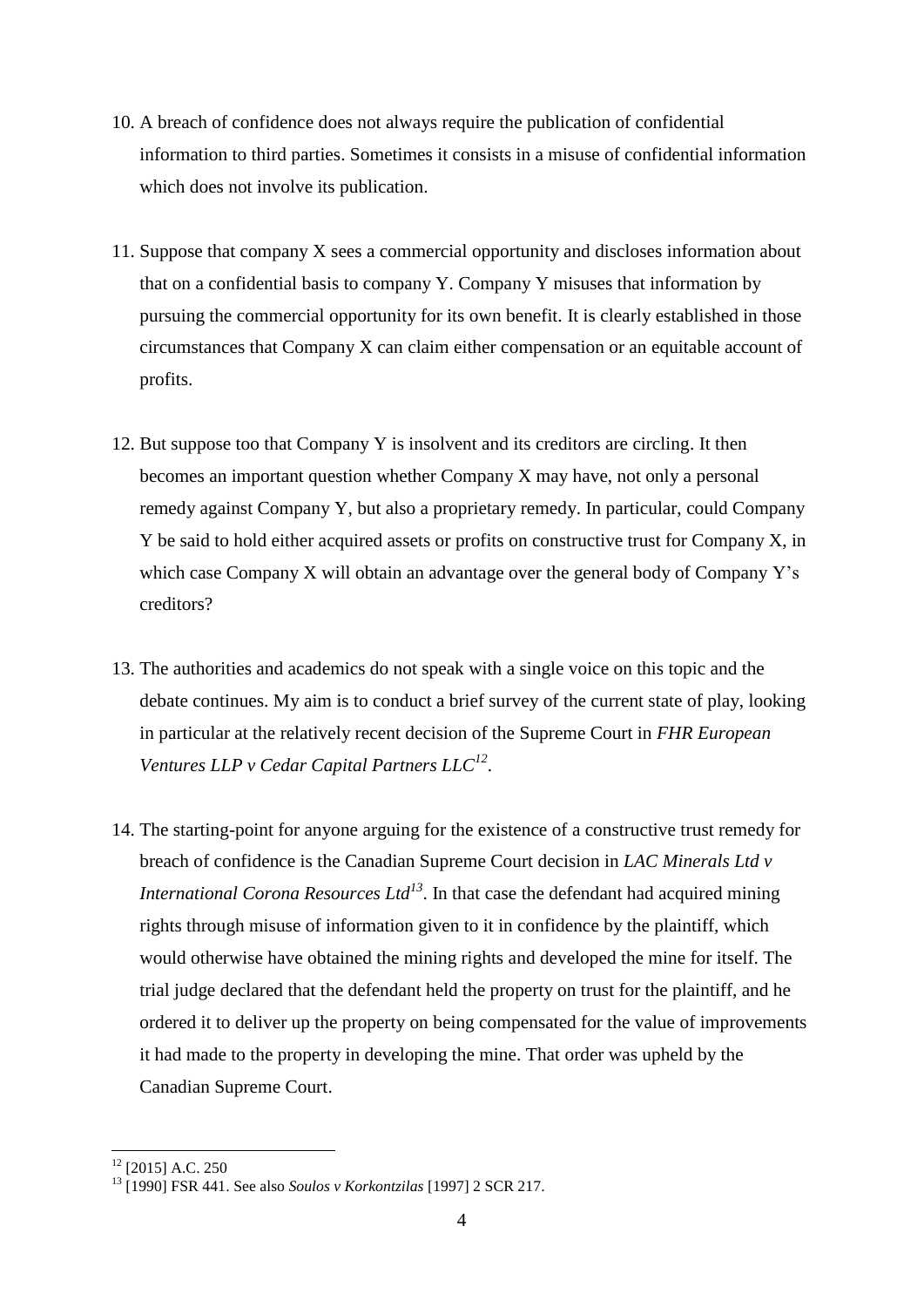15. The decision is in some respects a difficult authority, partly because the Supreme Court's decision was taken only by three out of five judges and partly because that bare majority included two judges who would have held that the defendant had acted, not just in breach of confidence, but also in breach of fiduciary duty. And, more importantly still, it appears from the judgments that the Supreme Court considered that it was imposing a *remedial* constructive trust. This emerges most clearly from the *dicta* of La Forest J:

*…it is not the case that a constructive trust should be reserved for situations where a right of property is recognized. That would limit the constructive trust to its institutional function, and deny to it the status of a remedy, its more important role…*

- 16. The distinction between an institutional constructive trust and a remedial constructive trust is a significant one. As explained by Lord Browne-Wilkinson in *Westdeutsche*  Landesbank Girozentrale v Islington London Borough Council<sup>14</sup>, the former recognises substantive property rights which come into existence by operation of law from the date of the circumstances that give rise to the trust, while the latter comes into existence as the result of a decision by the court that a constructive trust is the appropriate remedy for the wrong that has been committed. Remedial constructive trusts are recognised in a number of jurisdictions, including Canada, Australia, New Zealand, and the USA, but, as is well known, the English courts have been more cautious about them.
- 17. So much for Canadian authority. The English authorities did not speak with one voice about the availability of a constructive trust remedy for breach of confidence. For example:
	- 17.1. The problems posed by disloyal intelligence operatives were responsible for a number of the leading decisions about confidentiality and in the *Spycatcher* litigation there were high level *dicta* supporting the proposition that spies who used state secrets to write books should expect to find that they hold the copyrights on trust for the state<sup>15</sup>. In particular, Dillon LJ said in the Court of Appeal:

*It has seemed to me throughout the hearing of this appeal that there could have been strong arguments for saying that, [as] Mr. Wright wrote and published Spycatcher in breach of his duty of secrecy to the Crown and was only able to do so by the misuse of secret information which had come to him in the course of his employment as an officer in the Security Service of the* 

<u>.</u>

<sup>&</sup>lt;sup>14</sup> [1996] AC 669, at 714-715

<sup>15</sup> See eg *Attorney General v Guardian Newspaper (No.2)* [1990] 1 AC 109, *per* Dillon LJ at 211C, Lord Keith at 263A, Lord Griffiths at 276A, and Lord Goff at 288.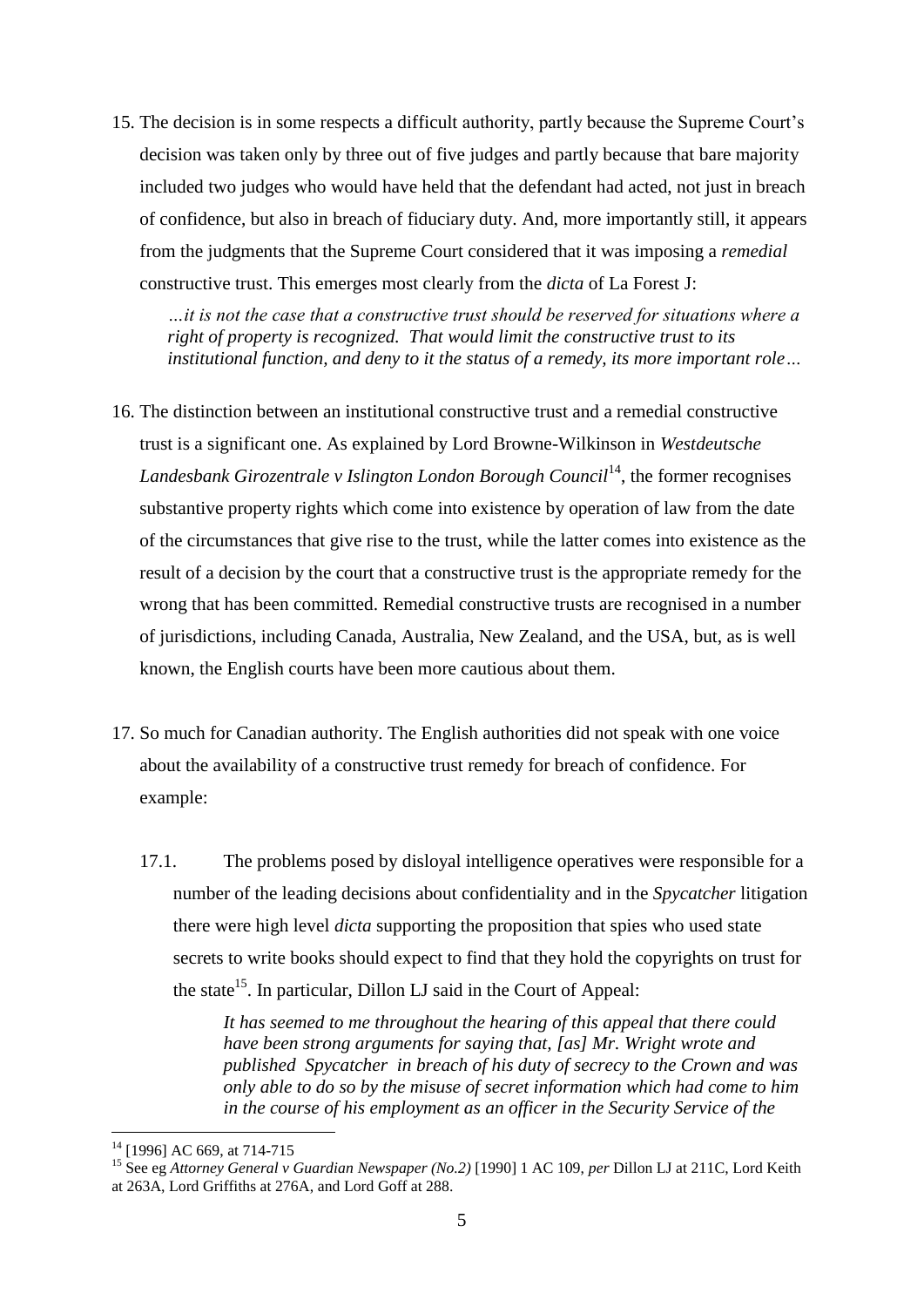*Crown, the copyright in Spycatcher belongs in equity to the Crown and is held on a constructive trust for the Crown with whatever consequences may follow from that. Since, however, the Crown has in the most explicit terms disclaimed any reliance on equitable copyright, I put such thoughts out of mind.*

- 17.2. In *Ocular Sciences Ltd v Aspect Vision Care Ltd<sup>16</sup>* Laddie J described the question of the availability of constructive trust as a remedy for breach of confidence as a difficult one, but said that he could see the attraction of imposing a constructive trust in some circumstances (though not in the circumstances before him).
- 17.3. However, in *Satnam Ltd v Dunlop Heywood Ltd<sup>17</sup>* the Court of Appeal dismissed a claim that the second defendant company held a site on constructive trust for the claimant. The second defendant had allegedly acquired the site with the benefit of confidential information which it knew had been passed to it by the first defendant, the claimant's surveyors, in breach of fiduciary duty. The Court of Appeal held that, in circumstances where the second defendant (unlike the first defendant) owed no fiduciary duty to the claimant and had not been found to have acted dishonestly, there were no grounds for imposing any form of constructive trust on the second defendant.
- 17.4. On the other hand, in *United Pan-Europe Communications NV v Deutsche Bank AG<sup>18</sup>* the Court of Appeal cited *Lac Minerals* before holding that a claimant alleging breach of confidence had an arguable case that the defendant was a constructive trustee in respect of shares which it had allegedly acquired by the misuse of the claimant's confidential information.
- 18. So the position in English law was unclear. Some commentators took a straightforward view that a defendant could not be said to hold the "product" of a breach of confidence on constructive trust for the claimant<sup>19</sup>, but others considered cautiously that there was at

<sup>16</sup> [1997] RPC 289, at 411 to 416

<sup>&</sup>lt;sup>17</sup> [1999] 3 All ER 652

<sup>&</sup>lt;sup>18</sup> [2000] 2 B.C.L.C. 461

<sup>19</sup> See, eg, Paul Stanley's *The Law of Confidentiality: a Restatement* (Hart Publishing, 2008), at pp.151-155.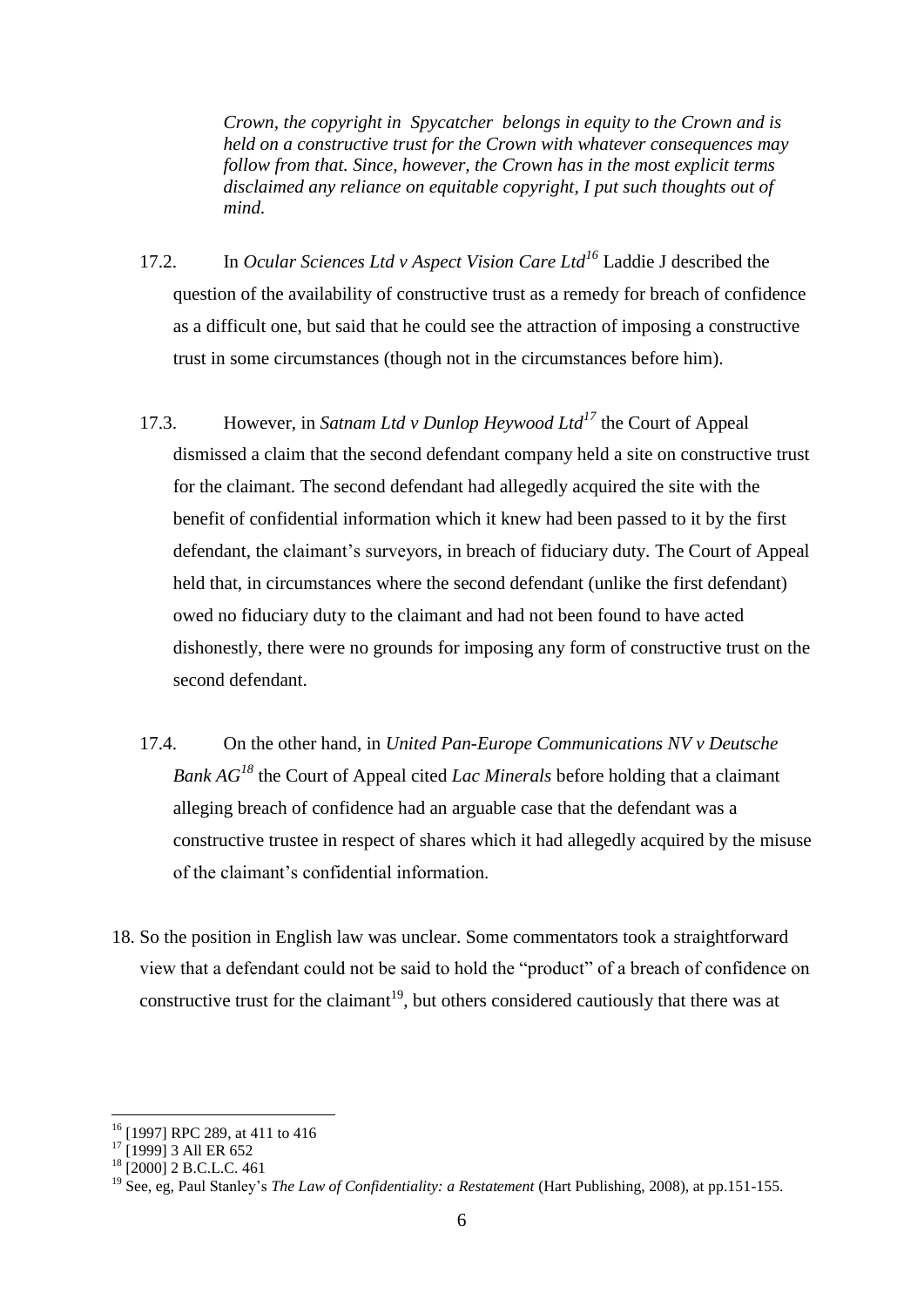least some room for thinking that a proprietary remedial constructive trust could potentially be awarded $^{20}$ .

19. Then in *Sinclair Investments (UK) Ltd v Versailles Trade Finance Ltd<sup>21</sup>* Lord Neuberger MR said:

*Whether a proprietary interest exists is a matter of property law, and is not a matter of discretion: see Foskett v McKeown [2001] 1 AC 102, 109 per Lord Browne-Wilkinson. It follows that the courts of England and Wales do not recognise a remedial constructive trust as opposed to an institutional constructive trust.*

- 20. This passage does not appear to have been the subject of any argument between the parties. Moreover, *Foskett v McKeown* was in fact a case all about tracing, not a case about constructive trusts, and it appears from Lord Browne-Wilkinson's *dicta* in *Westdeutsche Bank v Islington<sup>22</sup>* , that he was not averse *in principle* to the possibility of a remedial constructive trust in appropriate circumstances.
- 21. But Lord Neuberger's words in *Sinclair Investments* were undoubtedly a blow to those who sought to maintain that a constructive trust should be an available remedy for breach of confidence, because if one takes away remedial constructive trusts, all that is left is the institutional constructive trust, which has generally been regarded as a branch of the law of property. Confidential information does not for most purposes count as property in the eyes of the law<sup>23</sup>, and one cannot in any traditional conventional sense trace through from confidential information into property acquired with the benefit of that confidential information.
- 22. Then in 2014 Lord Neuberger was also a member of the Supreme Court which decided *FHR European Ventures LLP v Cedar Capital Partners LLC<sup>24</sup>*. In a single judgment, which Lord Neuberger delivered, the Supreme Court held definitively that an agent which receives a bribe or secret commission from a third party holds that bribe or secret commission on constructive trust for its principal.

<sup>20</sup> See, eg, Matthew Conaglen, *Thinking about proprietary remedies for breach of confidence* IPQ, 2008, 1, 82- 109.

 $21$  [2012] Ch 453, at [37]

 $^{22}$  [1996] AC 669, at 714-715

<sup>23</sup> See, eg, *Douglas v Hello! Ltd (No.3)* [2008] 1 AC 1, *per* Lord Walker at [275]-[276].

 $24$  [2015] AC 250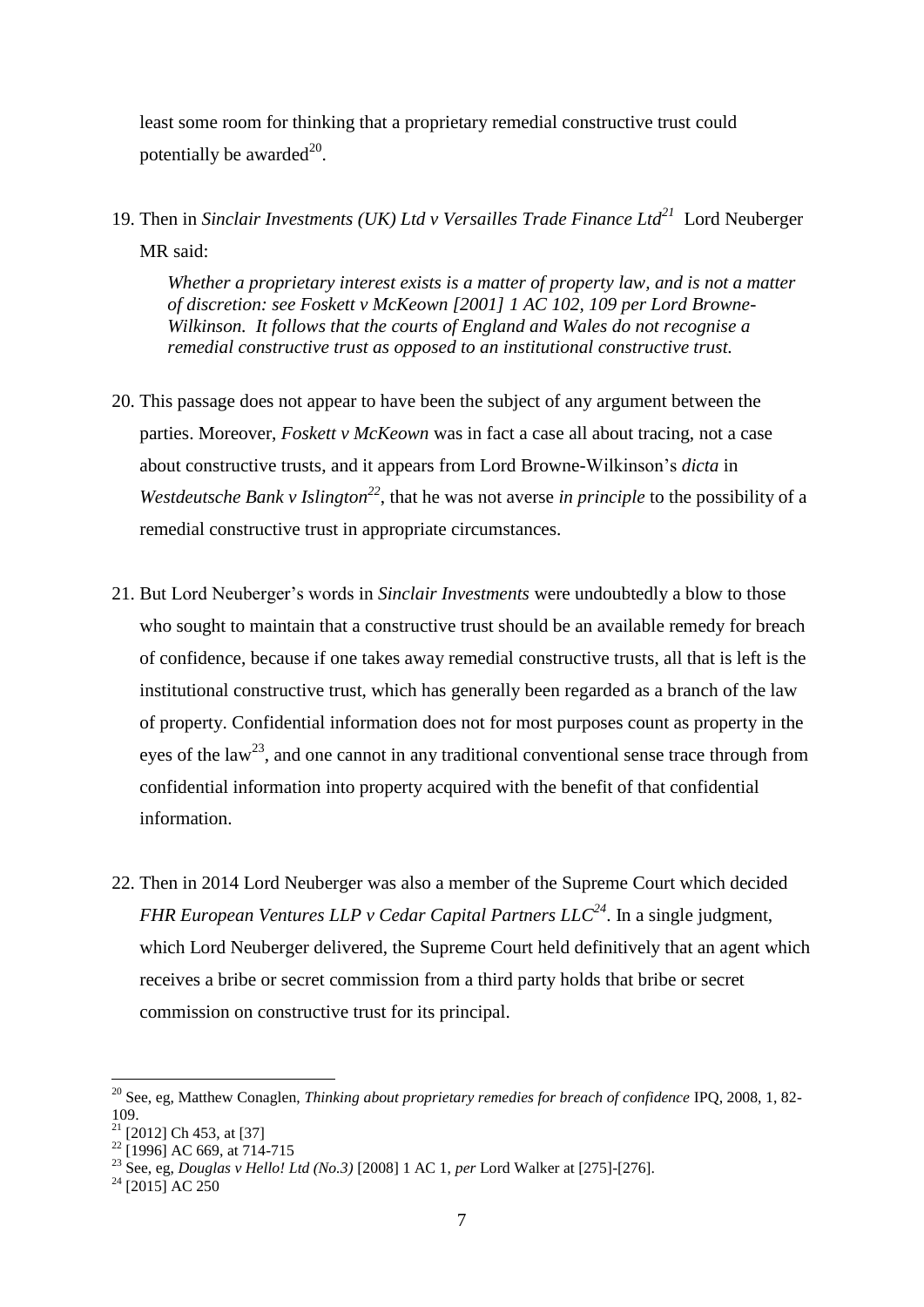23. Whatever hopes there may have been for the future of the remedial constructive trust in English law were firmly sat on by the Supreme Court. Criticising a number of decisions of the Court of Appeal which it over-ruled, the Court said<sup>25</sup>:

*…the notion, adopted by Cotton and Brett LJJ that a trust might arise once the court had given judgment for the equitable claim seems to be based on some sort of remedial constructive trust which is a concept not referred to in earlier cases, and which has authoritatively been said not to be part of English law…*

24. However, for present purposes the Supreme Court's discussion of the traditional institutional constructive trust is also interesting. It framed its discussion by reference to

what it described as an accepted equitable rule<sup>26</sup>:

*…at least in some cases where an agent acquires a benefit which came to his notice as a result of his fiduciary position, or pursuant to an opportunity which results from his fiduciary position, the equitable rule ("the rule") is that he is to be treated as having acquired the benefit on behalf of his principal, so that it is beneficially owned by the principal. In such cases, the principal has a proprietary remedy in addition to his personal remedy against the agent, and the principal can elect between the two remedies.*

25. The Supreme Court summarised the parties' rival contentions about "the rule"<sup>27</sup>:

25.1. First the respondents – and you will see that the respondents' argument

proceeded from the nature of the relationship between principal and agent:

*The respondents' formulation of the rule, namely that it applies to all benefits received by an agent in breach of his fiduciary duty to his principal, is explained on the basis that an agent ought to account in specie to his principal for any benefit he has obtained from his agency in breach of his fiduciary duty, as the benefit should be treated as the property of the principal… More subtly, it is justified on the basis that equity does not permit an agent to rely on his own wrong to justify retaining the benefit: in effect, he must accept that, as he received the benefit as a result of his agency, he acquired it for his principal.*

25.2. Then the appellants – and you will see that the appellants stuck to a traditional property-based analysis:

> *The appellant's formulation of the rule, namely that it has a more limited reach, and does not apply to bribes and secret commissions, has… various different formulations and justifications. Thus, it is said that, given that it is a proprietary principle, the rule should not apply to benefits which were not*

<sup>&</sup>lt;u>.</u>  $25$  At [47]

 $^{26}$  At [7]

 $27$  At paragraphs 30 to 31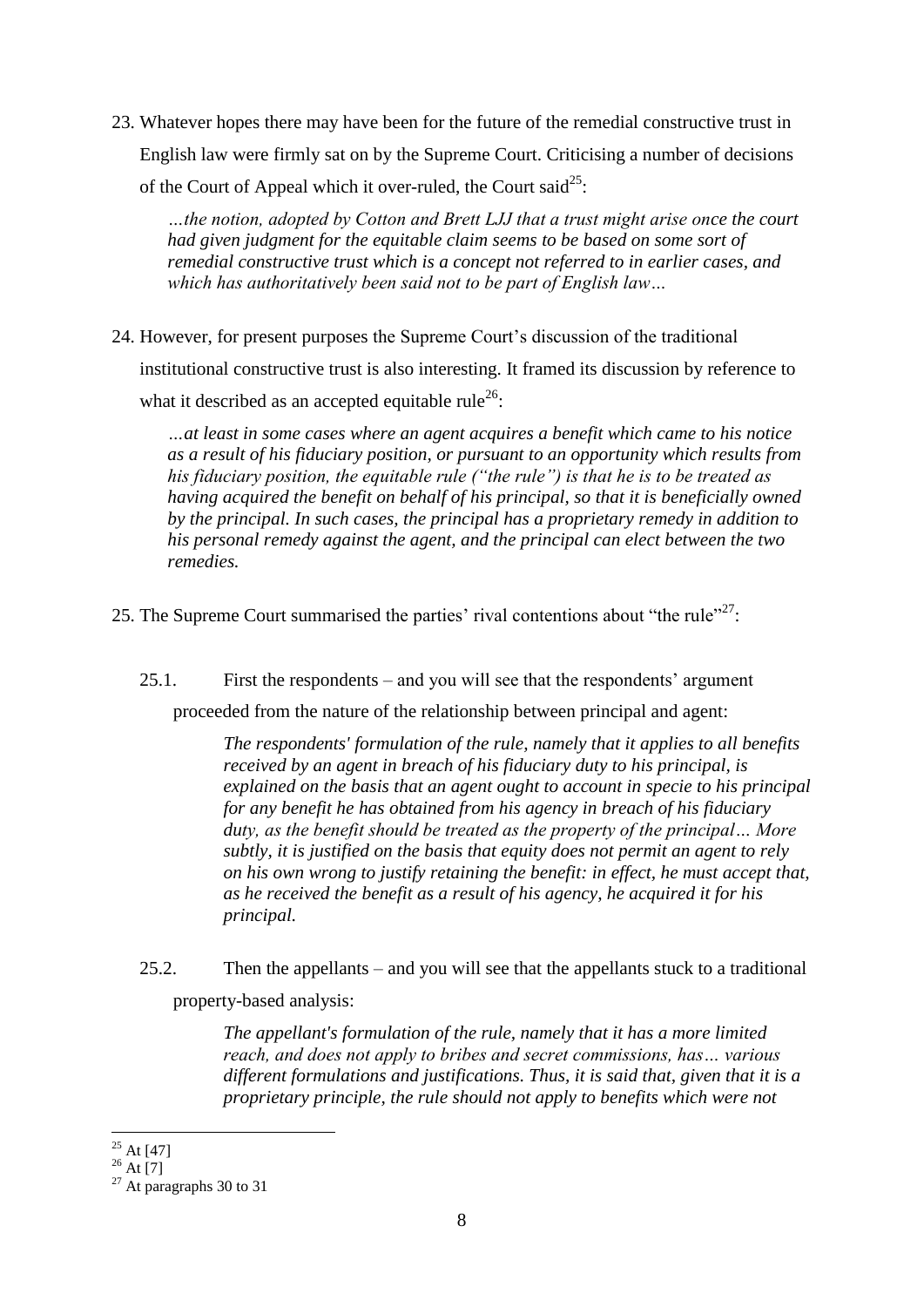*derived from assets which are or should be the property of the principal… It has also been suggested that the rule should not apply to benefits which could not have been intended for the principal and were, rightly or wrongly, the property of the agent… In* Sinclair*… it was suggested that the effect of the authorities was that the rule should not apply to a benefit which the agent had obtained by taking advantage of an opportunity which arose as a result of the agency, unless the opportunity "was properly that of the [principal]".*

- 26. So one can see that the respondents' approach focused on the *relationship* between agent and principal, while the appellants adopted a *property*-based analysis. Since confidentiality is not a property right, the latter approach might sink a constructive trust claim for breach of confidence, but it was the former approach that prevailed with the Supreme Court, which upheld the respondents' relationship-based analysis.
- 27. The Supreme Court's decision seems to me to give hope to claimants hoping to impose a constructive trust in breach of confidence cases in two ways.
- 28. First, and less controversially, it establishes clearly that a traditional institutional constructive trust is an appropriate remedy for a breach of fiduciary duty. One must not confuse duties of confidentiality with fiduciary duties: imparting confidential information does not in itself create a fiduciary relationship or give rise to fiduciary duties $^{28}$ . But fiduciary relationships often provide the backdrop for exchanges of confidential information. So a claimant with a claim for breach of confidence will in many cases also have a claim for breach of fiduciary duty. And although *FHR v Cedar Capital* was itself concerned only with one class of fiduciary, the agent, it clearly also provides encouragement for constructive trust claims against other fiduciaries deriving a benefit from their breach of fiduciary duty.
- 29. But secondly, the Court's focus on the relationship between agent and principal as the well-spring of the trust obligation may open the door for an analogous analysis of the relationship between confider and confidant. In many breach of confidence cases, the analogy will be inapposite. Thus when HMRC obtains confidential information about the affairs of an individual taxpayer, it undoubtedly owes a duty of confidence to the taxpayer<sup>29</sup>. However, the taxpayer provides information to HMRC, not for his own

<sup>28</sup> *Indata Equipment Supplies Ltd v ACL Ltd* [1998] FSR 248, at 256 and 262

<sup>29</sup> *R (Ingenious Media Holdings plc) v Revenue and Customs Commissioners* [2016] 1 WLR 4164